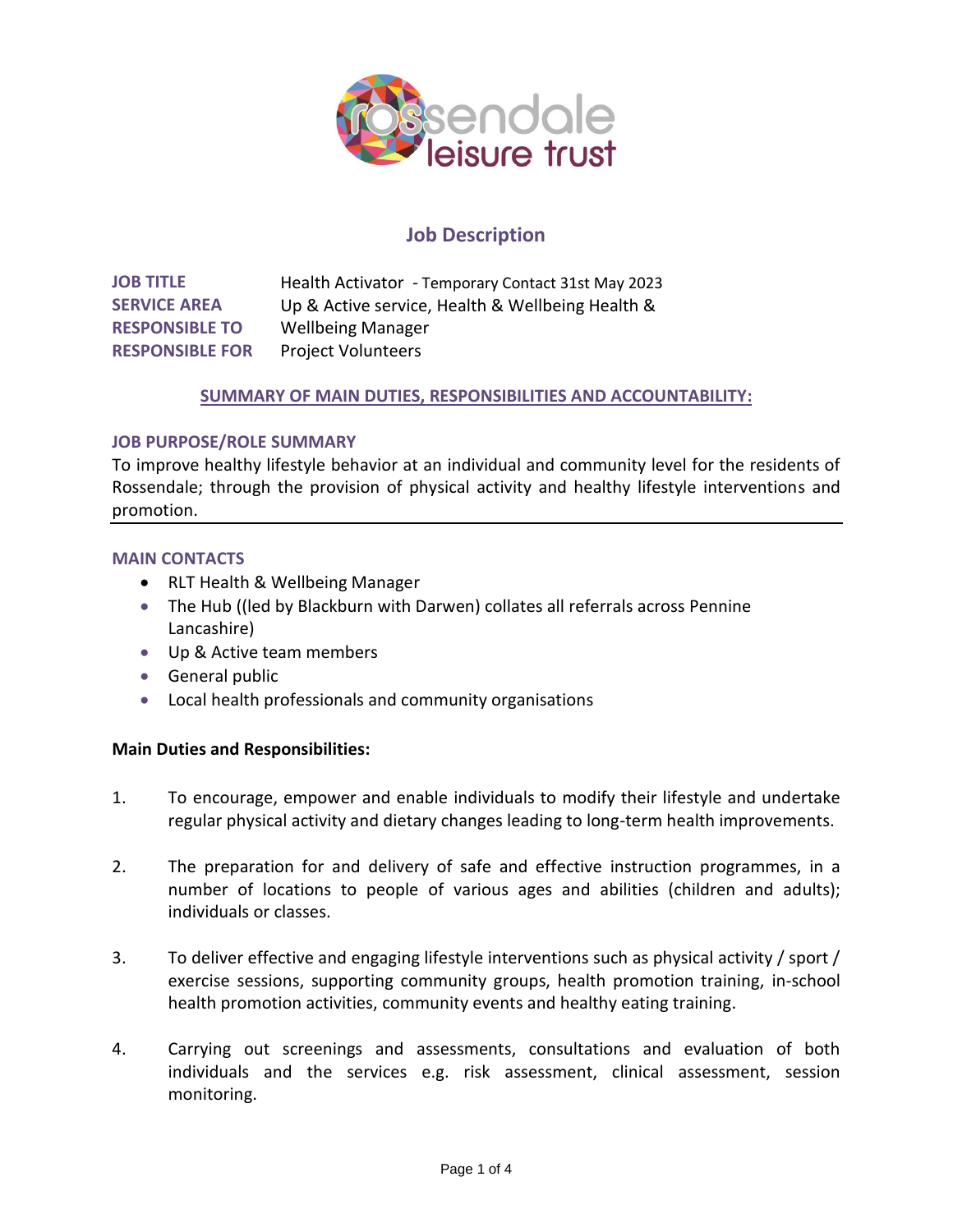

- 5. To improve physical activity opportunities and healthy lifestyle skills and knowledge of local people and encourage active participation.
- 6. To prepare for and deliver high quality health prevention focused sessions in a variety of settings across the borough.
- 7. To contribute as a member of the RLT Health & Wellbeing team with the intention of providing an efficient health prevention, promotion, and physical activity service.
- 8. Contribute to the marketing, publicity and promotion of the RLT Health & Wellbeing team in different settings e.g. attending health/roadshow events and promotions; giving talks and presentations to groups and meetings as required; provide MOT health checks.
- 9. Act as an advisor for enquiries and respond to requests for information from clients, partner agencies and other professionals.
- 10. To develop and deliver a succession of exit routes to encourage adherence to lifestyle change(s) and provide ongoing support opportunities for social interaction.
- 11. To contribute to the recruitment and support of volunteers/health mentors who have a key role to play in supporting the success of the RLT Health & Wellbeing team.
- 12. To contribute to the delivery of mass participation health and activity promotional events, to engage a wide range of people e.g. Couch 2 5K.
- 13. To support RLT's wider Health & Wellbeing team in delivering wider health services across the borough, covering sessions, proactively identifying solutions to challenges, and being a supportive colleague.
- 14. To be responsible for the appropriate mentoring of income and expenditure, including collection of monies, fees and charges, sponsorship and fundraising etc.
- 15. To attend such meetings, training or carry out other appropriate duties as may be required from time to time by the Operational Team in line with the grading of the post.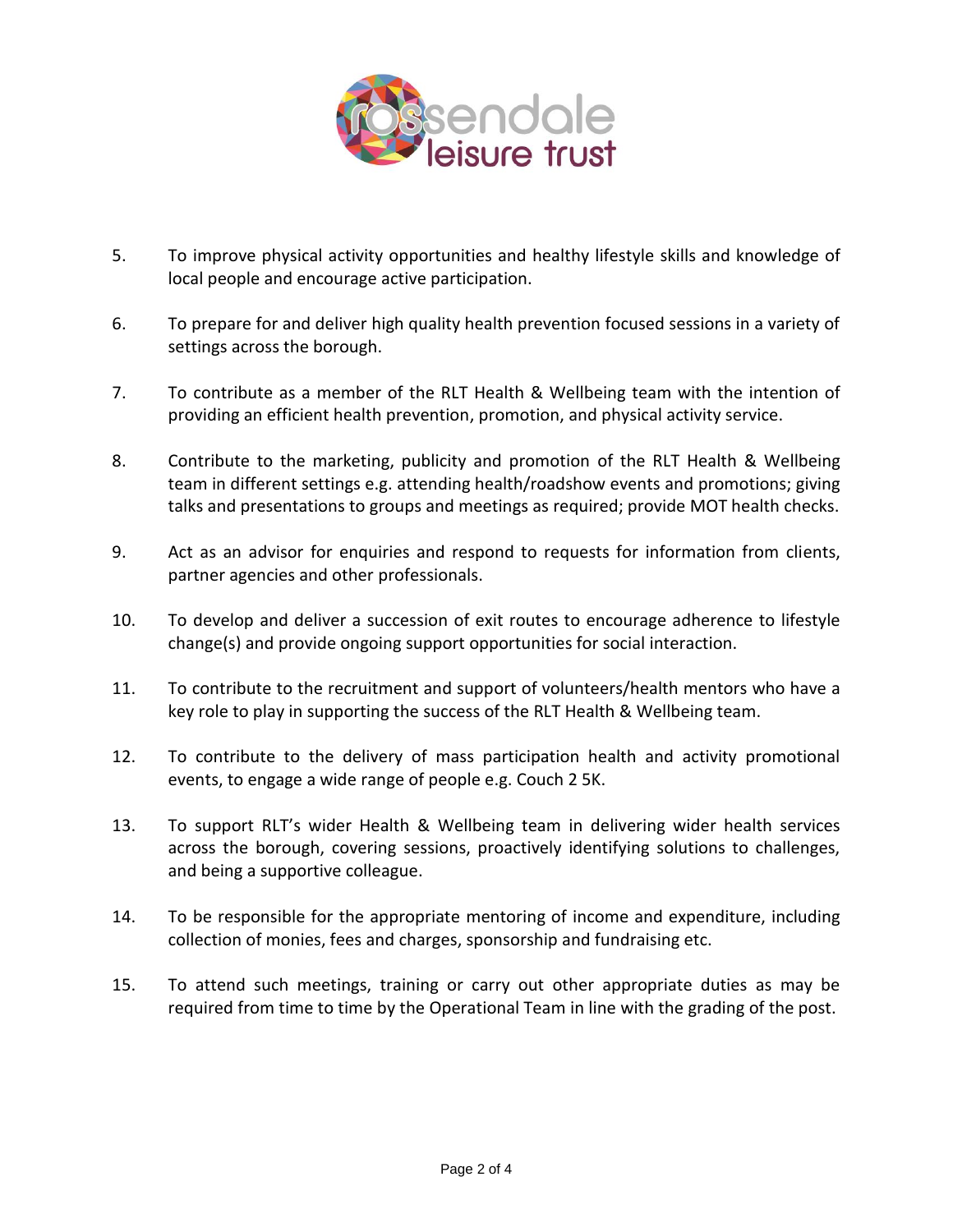

# **SUMMARY OF MAIN DUTIES, RESPONSIBILITIES AND ACCOUNTABILITY: ALL ROSSENDALE LEISURE TRUST EMPLOYEES**

- To undertake any training and development as required by Rossendale Leisure Trust Ltd.
- To work five days out of seven, in any one week.
- To work at any of Rossendale Leisure Trust's facilities, as and when required.
- To work outside normal hours of work, as and when required,
- To abide by all Health & Safety legislation and all Policies and Procedures of Rossendale Leisure Trust Ltd.
- To maintain confidentiality and discretion in respect of the Trust's operation of its business affairs.
- To achieve and provide the highest possible standards in customer care.
- To undertake any other duties, which may fall within the nature, scope and skill levels of the post.

### **OTHER INFORMATION**

Due to the nature of the work, flexible working, regular evenings and weekend work is a feature of this job. You may be required to deliver services throughout East Lancashire and not at your main place of work. This is reflected in the salary for the post.

Employees are required to work with their employer to ensure a working environment that is safe and without risks to health, safety and welfare of employees and others who may be affected. This is in accordance with the Health and Safety at Work Act, associated regulations and the Corporate Health and Safety Policy.

This job description summarises the major responsibilities of the post. It is not intended to exclude other activities, nor future changes from the post holder's responsibilities.

This post is subject to a satisfactory Enhanced Disclosure from the Disclosure & Barring Service.

#### **HEALTH AND SAFETY**

You have a personal responsibility to preserve and enhance health and safety, in particular you:-

Are responsible for your own health and safety and must not do anything which is likely to cause injury or risk to yourself or others.